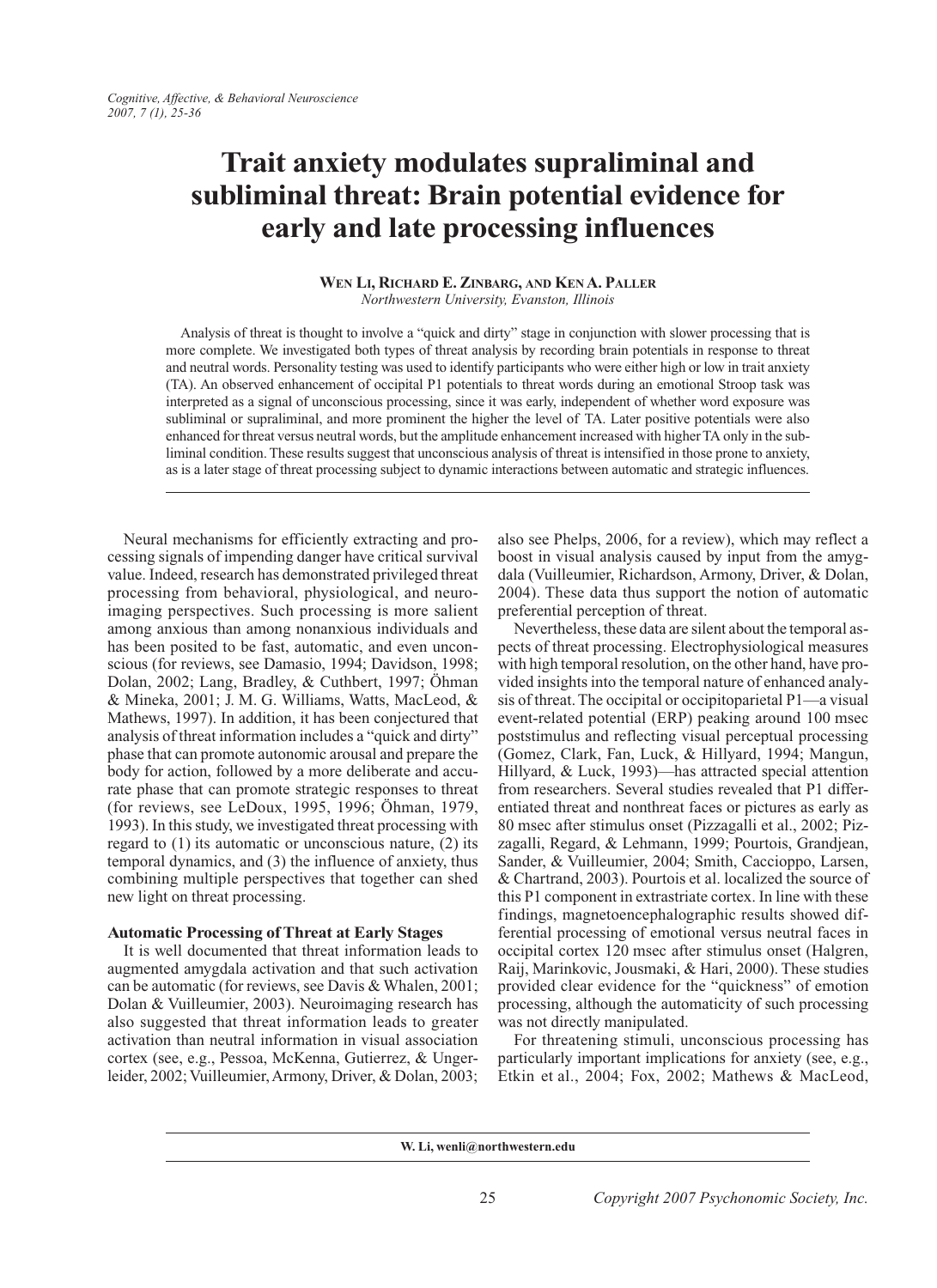1985; Ohman & Soares, 1994). Unconscious processing of threat cues may contribute to the experience perceived as free-floating anxiety in generalized anxiety disorder (Mathews & MacLeod, 1986) and may be responsible for panic attacks that occur without awareness of threat. An anxiety patient, for instance, may experience a "spontaneous" panic attack following the unconscious processing of certain bodily sensations such as a palpitation (Clark, 1988). Therefore, beyond the issue of whether or not threat processing occurs automatically, it is important to know whether it can occur unconsciously.

# **Automatic and Strategic Processing of Threat at Later Stages**

Brain potentials also demonstrated enhanced emotion processing at later stages: A reliable dissociation between emotional and neutral stimulus processing often emerges at about 400 msec poststimulus and lasts for several hundred milliseconds. These effects appear in late positive ERPs, sometimes referred to as P3 potentials, which are augmented for negative and positive stimuli relative to neutral stimuli (Cuthbert, Schupp, Bradley, Birbaumer, & Lang, 2000; Dietrich et al., 2000; Eimer & Holmes, 2002; Holmes, Vuilleumier, & Eimer, 2003; LaBar et al., 1999; Liddell, Williams, Rathjen, Shevrin, & Gordon, 2004; Schupp et al., 2000; Schupp, Junghöfer, Weike, & Hamm, 2003; Schupp et al., 2004). These findings echoed those from a group of previous studies that also reported emotion effects on late positive potentials in similar time intervals (Halgren & Marinkovic, 1995; Ito, Larsen, Smith, & Cacioppo, 1998; Johnston, Miller, & Burleson, 1986; Palomba, Angrilli, & Mini, 1997). Halgren and Marinkovic posited that these potentials were associated with conscious processing. The association between late positive potentials and conscious processing has also been suggested in many other studies (e.g., Beck, 1975; Donchin & Coles, 1988; Hillyard, Squires, Bauer, & Lindsay, 1971; Ritter & Ruchkin, 1992).

Does this stage of analysis also involve automatic emotion processing? Notably, in three studies, P3 effects during semantic or structure-identification tasks were examined, eliminating the need for the affective judgments required in the studies cited above. These studies yielded equivocal evidence about whether or not late emotion processing occurs involuntarily: One study showed P3 enhancement to emotional in comparison with neutral adjectives (Naumann, Bartussek, Diedrich, & Laufer, 1992), whereas the others failed to show such an effect (Holmes et al., 2003; Naumann, Maier, Dietrich, Becker, & Bartussek, 1997). Hence, the automaticity of delayed emotion processing remains unclear.

#### **Threat Processing in Anxious Individuals**

An association between anxiety and the preferential processing of emotion has been suggested in many behavioral and psychophysiological studies (Lang, Davis, & Öhman, 2000; J. M. G. Williams, Mathews, & MacLeod, 1996). Specifically, preferential processing of threat was more salient among anxious than among nonanxious peo-

ple, and in some studies (e.g., Bradley, Mogg, Millar, & White, 1995; Mathews & Sebastian, 1993; Van den Hout, Tenney, Huygens, Merckelbach, & Kindt, 1995) the bias was seen inversely, in nonanxious people. Therefore, it is important to consider anxiety and preferential threat processing in tandem. To this end, an analysis of the temporal characteristics of threat processing can provide relevant insights. A prominent proposal about anxiety is that it influences early and late processing differently in that threat processing in anxious individuals is facilitated early but avoided at a later stage (for reviews, see Mathews & MacLeod, 1994; J. M. G. Williams, et al., 1997). However, this proposal has rarely been evaluated with direct observations that would allow the time course of relevant information processing to be delineated. In the present study, we took anxiety into account by obtaining measures of trait anxiety (TA), a personality trait that predicts one's sensitivity to threat and tendency to become anxious, and measured ERPs to provide data concerning the temporal profile of threat processing.

As was done in many prior studies of threat processing, we applied the emotional Stroop paradigm. Differential interference in color naming by emotional versus neutral words may indicate that emotion processing automatically takes resources away from color naming. Our paradigm provided additional leverage for testing automaticity by including subliminal trials. Our analyses of ERP responses to subliminal and supraliminal words in the emotional Stroop paradigm focused on two time intervals when key effects were observed. An early occipital component (P1) and a relatively late component (P3)—corresponding to early and late stages, respectively—can provide evidence pertinent to different hypotheses about threat processing. An enhanced P1 to threat words versus neutral words, even when the words are subliminal, would provide evidence that preferential threat processing was early and unconscious. Differential P3 to threat and to neutral words could implicate automatic or strategic aspects of late threat processing, depending on comparisons between subliminal and supraliminal conditions. Furthermore, we planned to examine possible associations between ERPs and degree of TA with respect to the hypothesis that threat processing is influenced by TA at different stages.

#### **METHOD**

#### **Participants**

Right-handed native English speakers were selected from among 160 college students on the basis of their scores on the Behavioral Inhibition Scale (BIS; Carver & White, 1994). A preliminary selection included the 21 students with the lowest scores (bottom 13%, corresponding to BIS scores of 16 and lower) and the 19 students with the highest scores (top 12%, corresponding to BIS scores of 23 and higher). The study was explained to all the participants, and their written consent was obtained. The participants received class credit for participating in the experiment.

Five to 8 weeks after the initial BIS assessment, these 40 participants completed the BIS a second time. BIS scores from the two assessments were averaged. In this way, state anxiety and other sources of measurement error (vis-à-vis TA) that can contribute to variance in BIS scores at each administration were averaged out, providing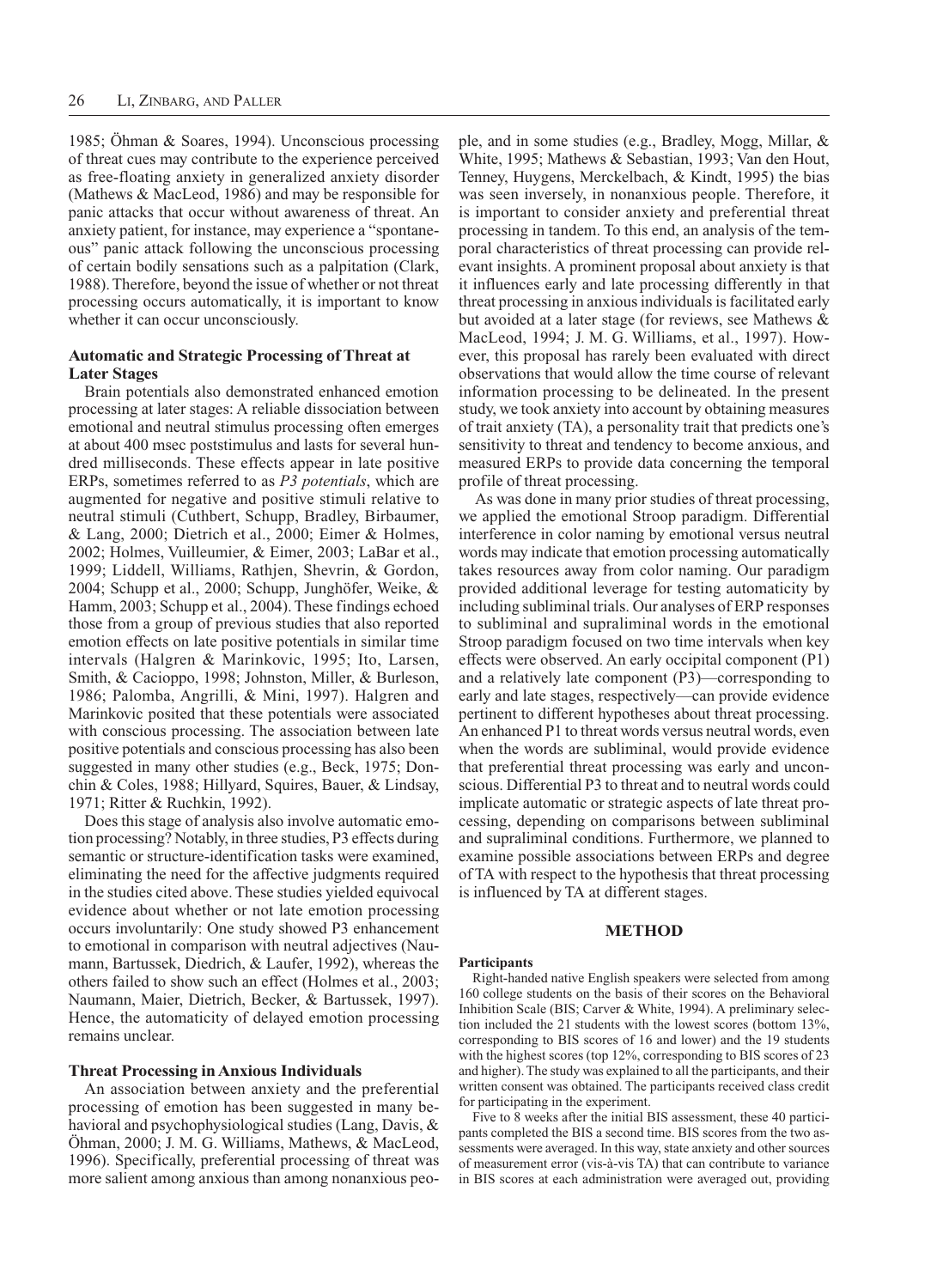a better measure of the participants' levels of TA. (In a subsidiary analysis, we relied on BIS scores from only the second assessment and obtained findings compatible with those reported below.)

Seven participants were excluded from the analysis because of concerns that conscious word perception might have occurred in the subliminal condition (see below). Another 3 participants were excluded due to incomplete data. The final sample thus comprised 30 participants, 14 in the high-TA group and 16 in the low-TA group.

#### **Behavioral Inhibition Scale (BIS)**

The BIS consists of seven items (e.g., I worry about making mistakes; Criticism or scolding hurts quite a bit) rated on a scale ranging from 1 (very little) to 5 (very much). In comparison with other scales (e.g., Spielberger, 1983; Taylor, 1953), the BIS possesses stronger predictive validity (Carver & White, 1994; Zinbarg & Mohlman, 1998). The BIS also has adequate reliability, with estimates of .74 and .66 for the alpha coefficient and test-retest reliability, respectively (Carver & White, 1994). In the present study, these indices also demonstrate satisfactory reliability; the alpha coefficients for the first and second assessments were .83 and .85, respectively, and test–retest reliability between the two assessments was .80 ( $p$  <  $.001$ ).

#### Stimuli

We collected 190 neutral words and 160 threat words from several sources (Bradley & Mathews, 1983; Mathews, Mogg, May, & Eysenck, 1989; www.psy.uwa.edu.au/user/labs/cogemo/atrain. htm). We excluded some of these words on the basis of affective valence ratings obtained from 12 undergraduates, using a scale of 1 (extremely negative) to 9 (extremely positive). We did not obtain ratings of threat level because of the challenge this would pose and because these words had already been identified by experts as neutral or threatening. The mean valence rating was 5.09 for the 48 selected neutral words and 2.72 for the 48 selected threat words. Words contained 5-10 letters (threat and neutral words were matched for length, at 6.73 and 6.79 letters, respectively). Threat and neutral word frequencies (Johansson & Hofland, 1989) were matched  $(Ms = 21.78$  and 24.00 occurrences per million, respectively). Each of the 96 words had a unique stem that could be completed by at least one alternative word with a higher frequency than the test word. These words were divided into three 32-word sets (listed in Appendix A). Sets included equal proportions of threat and neutral words matched for word frequency, word length, and affective valence (see Appendix B for the mean word length and mean word frequency of each set). Assignment of word set to condition (subliminal, supraliminal, or baseline) was counterbalanced across subjects.

#### Procedure

The participant sat in a dimly lit, sound-attenuated chamber facing a CRT monitor 140 cm away from his or her eyes. The experimenter and the participant communicated over an intercom. Words were presented on the monitor covering an average horizontal visual angle of 1.4°. The mask was a string of symbols (#&&##&&) that were somewhat larger than the letters and subtended a horizontal visual angle of 2.2° to adequately cover the space occupied by the words. In both the emotional Stroop task and the stem-completion task described below, three types of trials were included: words presented subliminally (subliminal condition), words presented supraliminally (supraliminal condition), and strings of symbols (symbol condition). Trials in these conditions were presented in a randomly intermixed fashion.

Perceptual threshold determination. Each individual's perceptual threshold was assessed to determine the exposure duration to be used for subliminal trials. The participants were asked to identify words presented very briefly and rapidly replaced by a

mask of symbols (#&&##&&). These words included six threat words (hatred, scare, bleed, ashamed, hazard, and conflict) and six neutral words (variable, fetch, radar, enlarge, marble, and ballot), none of which was used again in the experiment. Words were presented in a white font on a black background. The participants were asked to report a word on every trial even if they felt they did not see it. Stimulus onset asynchrony (SOA), the interval between onset of a subliminal word and onset of the mask, was initially set at 8.3 msec and increased in steps of 8.3 msec until correct report of the word.

The perceptual threshold for a subject was defined as the shortest SOA at which any word was identified. The average threshold was 46.5 msec ( $SD = 10.9$ ). Threshold was unaffected by the participants' TA, word valence, or the interaction of the two factors ( $ps > .1$ ). To restrict conscious awareness, below-threshold SOAs were selected for subliminal trials as follows: (1) 25 msec for participants with thresholds of 33.3–41.7 msec (none were lower) and (2) 30 msec for participants with thresholds above 41.7 msec. Two screen refresh rates (100 and 120 Hz) were used to allow for these two SOAs. In both cases, the SOA comprised three refresh cycles—the first two for word stimuli and the third for the fixation cross—prior to the onset of the mask. The SOA used in the emotional Stroop task was thus at least 25% lower than the threshold. In the final group of 30 participants, assigned SOA was not correlated with TA.

Emotional Stroop task. After threshold determination, emotional Stroop trials were administered. In subliminal trials, a word was presented in one of three colors (yellow, blue, and green, which were presented with equiprobability and equated for luminance) followed 25 or 30 msec later by the mask in the same color for 410 or 408.3 msec (the latter number rounded to 410 henceforth). In supraliminal trials, words were presented in one of the three colors for 410 msec. In the symbol condition, a mask was presented for 410 msec in one of the three colors. Intertrial intervals varied randomly from 2,010 to 2,610 msec. A total of 108 trials were administered in seven blocks for each of five conditions: subliminal neutral, subliminal threat, supraliminal neutral, supraliminal threat, and symbol. Every word was presented six or seven times. The participants were asked to report the color of every stimulus by pressing a corresponding button as quickly as possible. The participants were told to use their middle three fingers to press the buttons. They were also instructed to pay attention to the color of the stimuli and ignore word meaning. Prior to ERP recordings, there were 20–30 practice trials covering all five conditions (with subliminal and supraliminal words from the corresponding sets used subsequently), which allowed the participants to become familiar with the procedure.

Stem completion task with awareness check. In this phase of the experiment, the participants' lack of awareness of subliminal words was checked and completion priming was measured. The trial-by-trial assessment of awareness of words in the subliminal condition was important because thresholds may have changed due to adaptation and word repetition during the emotional Stroop task. Each of the words from the emotional Stroop task was presented once again in the same manner. After each stimulus, the question "What's the word?" was shown, and the participants were instructed to either report the word from that trial if they could or say "no." They were strongly encouraged to guess the word if they had any idea what it could be. Absence of conscious awareness was operationally defined in this study as total failure to report masked words. Seven participants correctly reported one or more words in the subliminal condition, and their data were excluded. For this purpose, subliminal words with suffixes added (e.g., feathers, wounded, suffering) were counted as correctly reported words.

In each trial, word stem completion followed the awareness check. Priming was measured on the basis of the participants' attempts to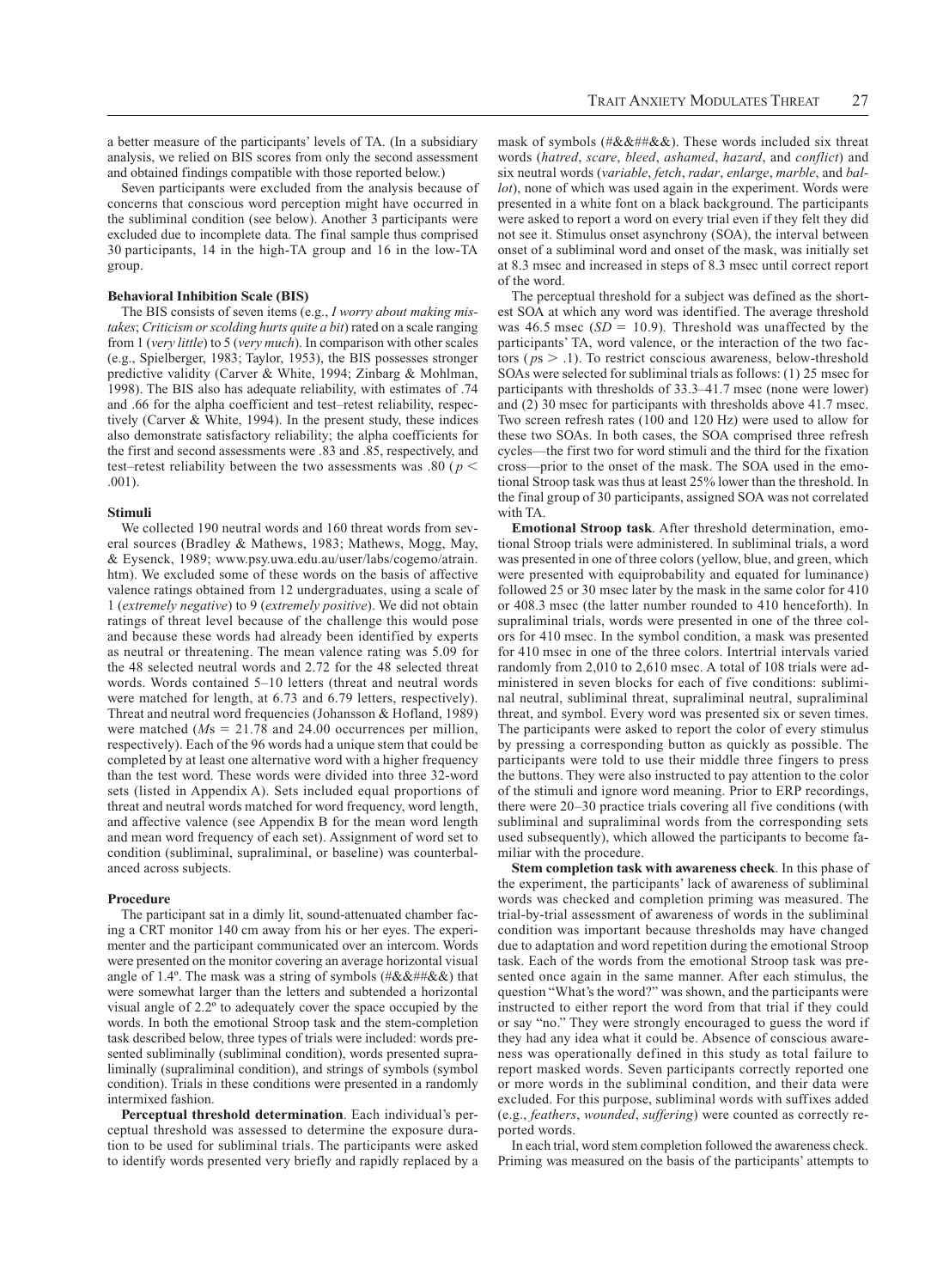complete a matching three-letter word stem on each trial. Priming results are reported in Li, Paller, and Zinbarg, in press).

#### **ERP** Procedure

ERPs were recorded using tin electrodes embedded in an elastic cap (at Fpz, Fz, Cz, Pz, Oz, Fp1, Fp2, F3, F4, F7, F8, C3, C4, T3, T4, T5, T6, P3, P4, O1, and O2, according to the international 10–20 system; Jasper, 1958). Electrooculographic (EOG) recordings were obtained with three additional tin electrodes, one located below the left eye (V-EOG) and two lateral to the right and left eyes (H-EOGs). Impedance was reduced below 5  $K\Omega$ . Signals were amplified with a 0.05- to 100-Hz band pass and digitized at 1000 Hz. The V-EOG channel was referenced to Fp1. All EEG channels used the right mastoid as the reference. For artifact rejection, a cutoff of  $-75$  to 75  $\mu$ V was used for all channels. Trials with artifacts due to eyeblinks or movements were excluded prior to averaging.

#### Data Analysis

Interference scores were calculated by subtracting the mean reaction time (RT) in neutral word trials from the mean RT in threat word trials. Trials with RTs shorter than 300 msec or longer than 1,000 msec were excluded from the analysis. Accuracy data were also analyzed.

We examined P1 in the occipital region (see, e.g., Halgren et al., 2000; Pizzagalli et al., 2002; Pizzagalli et al., 1999) and P3 along the midline (see, e.g., Cuthbert et al., 2000; Schupp et al., 2000). Mean amplitudes for these components were obtained over intervals centered on the average peak latencies observed from grand average waveforms. These intervals were  $100-160$  msec for P1 (Oz) and 300–500 msec for P3 (Fz, Cz, and Pz). Mean amplitudes for these components were submitted to separate statistical analyses.

ERP waveforms were computed for two averaging epochs: from 250 msec prior to stimulus onset to 350 msec after stimulus onset, and from 250 msec prior to stimulus onset to 600 msec after stimulus onset. Given that many blinks occurred shortly after 350 msec, the averaging epoch from  $-250$  to 350 msec maximized the signalto-noise ratio for P1 analyses. The other epoch was used to cover the 300-500-msec window. ERPs were averaged for the five conditions (subliminal threat words/neutral words, supraliminal threat words/ neutral words, and pure symbols), and the average numbers of accepted trials were approximately 102 and 94 per condition (i.e., 6% and 13% rejection rates, respectively) for the short and long epochs, respectively.

Data were submitted to repeated measures multiple linear regression analysis. The TA measure (BIS scores averaged across the first and second assessments) did not cluster into two distinct groups but, rather, showed a continuous distribution. Regression analysis is generally superior to ANOVA in maximizing power when a continuously measured independent variable is included (West, Aiken, & Krull, 1996). We therefore used linear regression with TA as a continuous independent variable.<sup>1</sup> An alpha value of .05 was used as the statistical significance level. To protect from Type I error due to multiple comparisons, we conducted separate analyses only when overall effects in the omnibus analysis were significant.

# **RESULTS**

## **Behavioral Results**

A planned comparison between symbol trials and word trials, collapsed across the two exposure types and the two word types, showed an overall delay in color naming for words in comparison with color naming for symbols. Responses were significantly slower for words (mean  $RT = 560$  msec,  $SD = 75$ ) than for symbols (mean RT = 551 msec,  $SD = 76$  [ $t(29) = 2.95, p < .01$ ]. Next, we conducted a repeated measures multiple regression analysis of color naming RT during word trials on BIS score, word type (threat vs. neutral), and exposure type (subliminal vs. supraliminal). Word type and exposure interactively affected RT  $[F(1,28) = 5.40, p < .05]$ . This interaction was driven by slower responses to neutral words (mean  $RT =$ 562 msec,  $SD = 77$ ) than to threat words (mean RT = 557 msec,  $SD = 76$  in the subliminal condition [this difference approached significance:  $t(29) = 1.87$ ,  $p = .07$ ] and an opposite trend in the supraliminal condition (for neutral words, mean  $RT = 559$  msec,  $SD = 77$ ; for threat words, mean RT = 564 msec,  $SD = 76$  [ $t(29) = 1.66$ ,  $p =$ .11]. The other effects were not significant ( $p_s > .05$ ).

Accuracy did not differ among the five conditions, nor was it affected by TA independently or interactively with word valence or exposure ( $ps > .05$ ). The means (and SDs) were  $4.85\%$  (.03),  $4.44\%$  (.03),  $4.63\%$  (.03),  $4.76\%$  $(0.03)$ , and 4.69%  $(0.03)$  for the subliminal neutral, subliminal threat, supraliminal neutral, supraliminal threat, and symbol conditions, respectively.

#### **ERP Results**

**Occipital P1.** BIS scores and word valence interactively affected P1 amplitude recorded at Oz  $[F(1,28) = 5.26]$ ,  $p < .05$ , as revealed by a repeated measures multiple regression analysis of P1 amplitude on BIS score, word type (threat vs. neutral), and exposure (sub- vs. supraliminal). Figure 1 demonstrates that as BIS scores increased, P1 amplitude differences (threat - neutral) increased  $[r =$ .40,  $p < .05$ ].<sup>2</sup> Figure 2 shows ERP waveforms acquired at Oz for participants at the lowest 25%, those at the highest 25%, and those in the middle 50% of the BIS score distribution. Neither exposure nor its interactions with word type and BIS score significantly influenced P1 amplitude  $(ps > .05)$ .

P1 peak latency was measured in 25 participants, whereas distinct P1 peaks in the interval of  $100-160$  msec



Figure 1. Positive association between differential P1 (threat – neutral) and trait anxiety. P1 amplitudes were computed by combining supraliminal and subliminal trials.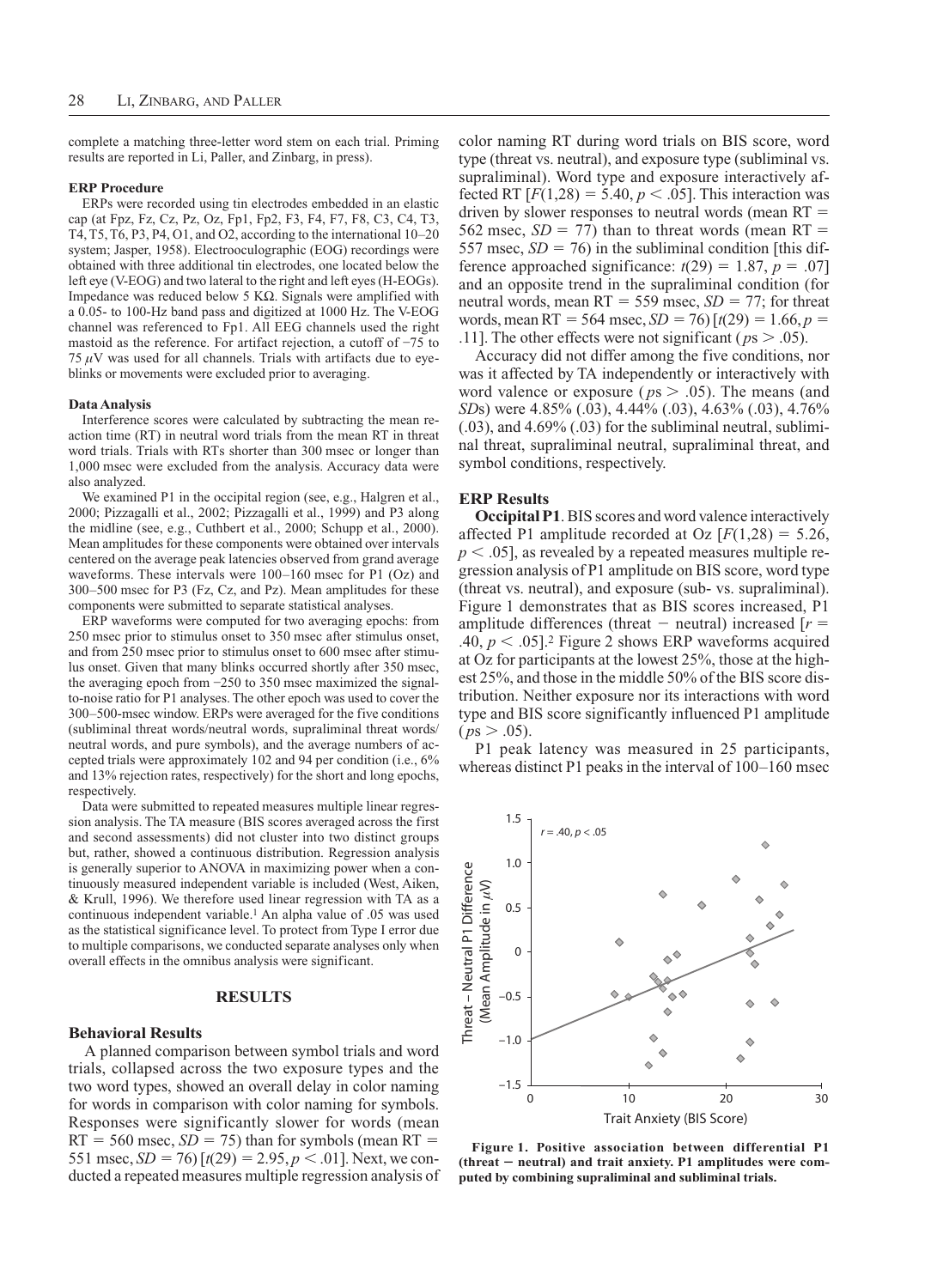

Figure 2. ERP waveforms to neutral and threat words recorded at Oz collapsed across subliminal and supraliminal conditions. A 250-msec prestimulus baseline was used in the analysis, although only 200 msec of baseline are shown here. Segregating participants based on trait anxiety (TA) demonstrates the tendency for larger P1 differences (threat > neutral) in highly anxious participants. P1 to threat and neutral words measured, respectively, 3.97 (SD = 2.39) and 3.60 (SD = 2.61)  $\mu$ V for the top quartile, 1.95 (SD = 1.85) and 2.21 (SD = 1.51)  $\mu$ V for the middle 50%, and 2.17 ( $SD = 2.02$ ) and 2.69 ( $SD = 2.19$ )  $\mu$ V for the bottom quartile of TA.

were not observed in the remaining participants. No reliable effects of BIS score, word type, or exposure on these latency measures were observed ( $ps > .05$ ).

Midline P3. P3 amplitudes recorded at three midline locations (Figure 3) were entered into the primary analysis. Results pertinent to our hypotheses are presented.

A valence effect on P3 was established, since threat words elicited significantly greater P3 amplitudes than did neutral words  $[F(1,28) = 8.57, p < .01]$ . The effect was largest at the Cz electrode, where P3 measured 4.35 and 3.71  $\mu$ V for threat and neutral words, respectively. Figure 3 indicates that the valence effect was present for both supraliminal and subliminal words, yet it exhibits an anterior distribution for supraliminal words and a posterior distribution for subliminal words. This effect was confirmed by a significant three-way (valence  $\times$  electrode location  $\times$  exposure) interaction  $[F(2,27) = 11.86, p <$ .001], with the valence effect for subliminal trials at Cz and Pz  $[ts(29) > 2.51, ps < .05]$  and that for supraliminal trials at Fz and Cz [ts(29)  $>$  2.64, ps  $<$  0.5]. Topographies of the valence effects for subliminal and supraliminal con-

ditions were compared following root mean square normalization (McCarthy & Wood, 1985), which confirmed that valence effects for these two conditions had significantly different scalp distributions  $[F(20,700) = 3.581]$ ,  $p < .001$ .

BIS as a modulator of the valence effect was suggested by a significant four-way (valence  $\times$  electrode location  $\times$ exposure  $\times$  BIS) interaction [ $F(2,27) = 6.32$ ,  $p < .01$ ]. In the subliminal condition, a significant valence  $\times$  location × BIS interaction was indicated  $[F(2,27) = 10.11]$ ,  $p = .001$ , which was driven by a significant interaction between valence and BIS at Cz only  $[F(1,28) = 5.36, p <$ .05]. That is, higher TA was associated with a greater valence effect on P3 at Cz than at any other location  $(r =$ .41). In contrast, in the supraliminal condition, there was no significant modulatory effect of BIS on the valence effect at any location ( $ps > .1$ ).

P3 amplitudes were also found to be greater in the subliminal than in the supraliminal condition  $F(1,28) =$  $26.10, p \leq .001$ . These amplitude differences were greater at Fz than at Cz or Pz  $[F(2,28) = 8.43, p = .001]$ . In grand average ERPs, the peak amplitude in the subliminal condition appeared at an earlier latency than the peak amplitude in the supraliminal condition (Figure 3).

#### **Correlation Between RTs and ERPs**

Given the possibility that P3 potentials reflect some aspect of conscious information processing, we examined between-subjects correlations between color naming RTs and P3 amplitudes to threat and neutral words in both sub- and supraliminal conditions. Since P3 was affected by word valence both sub- and supraliminally at Cz, we focused on the association between RT and P3 amplitude at this particular location. Generally, there were reliable associations between RT and P3 amplitude across both exposure conditions and word types. In the supraliminal condition, P3 amplitudes and RTs were inversely correlated for threat and neutral trials ( $r = -.42$ ,  $p < .01$  and  $r = -.43, p < .01$ , respectively). In the subliminal condition, P3 amplitudes and RTs were also inversely correlated, albeit not quite as strongly, for threat and neutral trials ( $r = -.34$ ,  $p = .08$  and  $r = -.41$ ,  $p < .05$ , respectively). In contrast, none of the correlations between RT and P1 amplitudes was significant ( $rs \leq .20$ ,  $ps > .1$ ). Taken together, these results provided support for the association between P3 and task-related processing.

#### **DISCUSSION**

In this study, ERP measures delineated the time course of threat processing and suggested that individual differences in TA modulate preferential processing of threat at multiple stages. Whereas early processing can often be attributed to automatic analysis of sensory input, late processing is commonly thought to be more amenable to strategic influences. Additional theoretical leverage for automatic and strategic processing was gained here by contrasting responses to subliminal input with those to supraliminal input.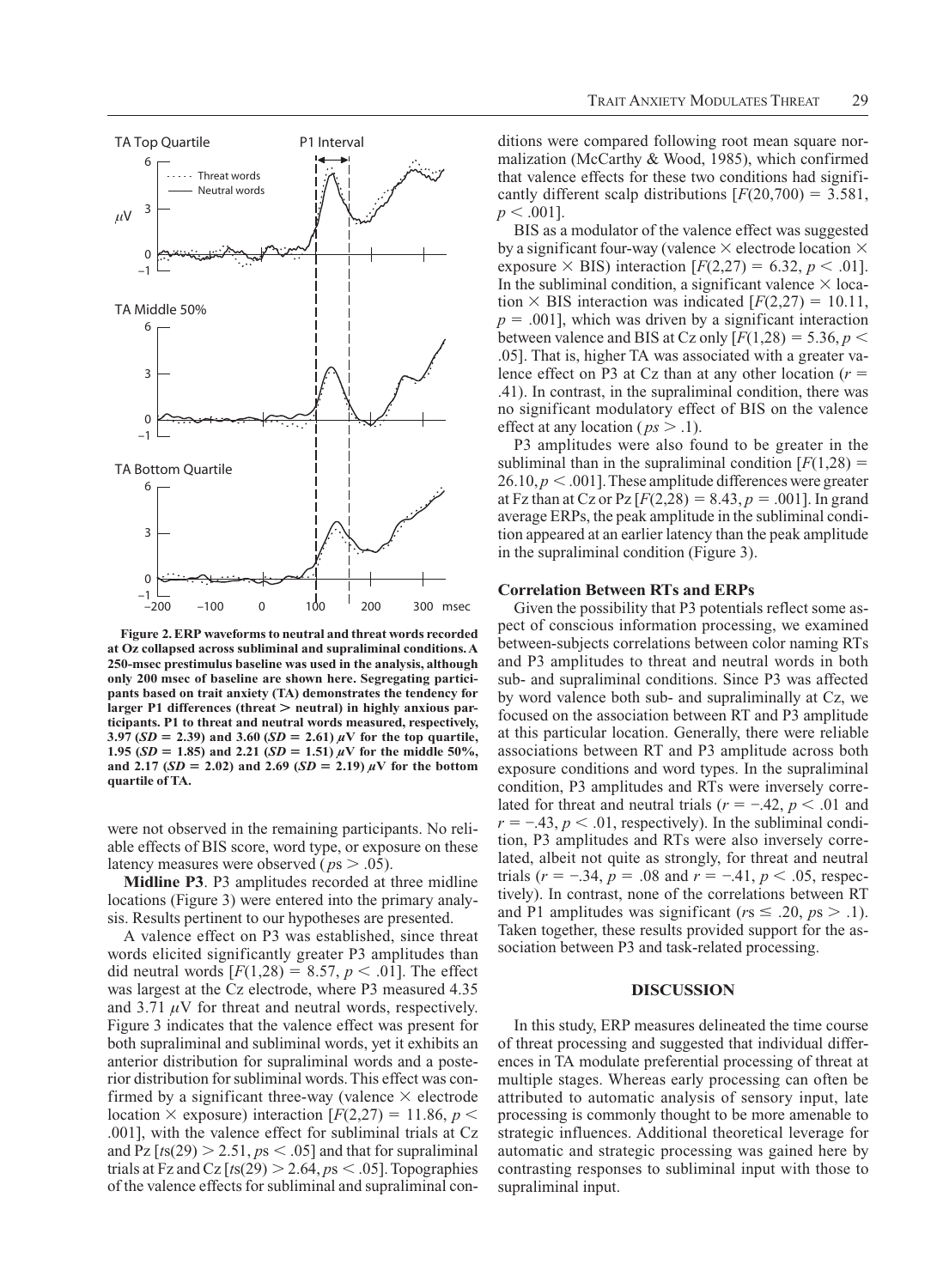

Figure 3. ERP waveforms to subliminal and supraliminal neutral and threat words at Fz, Cz, and Pz, along with topographies of ERP differences (threat - neutral) over the 300-to 500-msec interval for the two conditions.

Subliminal processing of threat was investigated by applying backward masking to word stimuli. In the present experiment, we use the term *subliminal* to describe word processing when words were presented at an SOA at least 25% below each participant's individually assessed threshold for word identification, and we use the term unconscious to describe word processing when participants denied seeing these words throughout the experiment on the basis of trial-by-trial assessments. Use of subjective measures of conscious experience, as in the present design, has previously been advocated as a suitable way to confirm unconscious processing (Mayer & Merckelbach, 1999; Merikle, Smilek, & Eastwood, 2001). A problem with subjective measures of conscious awareness, however, is that they can be influenced by a person's willingness or unwillingness to report words seen with low confidence. We strongly encouraged each participant to venture a guess for any words that they could have possibly seen; we also encouraged them to report any word they became aware of even after seeing the matching stem in the last phase of the experiment. Therefore, although we cannot rule out the possibility that some subjects may have experienced some fleeting awareness of one or more subliminal words, we regard this possibility as largely inconsequen-

tial, given that ERP averaging weights each trial equally (i.e., ERP effects observed based on roughly 100 trials, as in the present study, are unlikely to arise solely from differential responses on just a few trials). Furthermore, ERP effects in the subliminal condition did not appear to be smaller versions of ERP effects in the supraliminal condition. Qualitative differences in late ERP patterns for subliminal versus supraliminal conditions thus provides additional validation for this manipulation (Hannula, Simons, & Cohen, 2005).

# **Relatively Early Threat Processing**

Despite the extreme difficulty the participants experienced in seeing the subliminal words, brain potentials showed evidence of differential word processing based on meaning. Early differential processing of threat versus neutral words as a function of TA was evidenced through analysis of occipital P1 potentials, which on average peaked 130 msec poststimulus. Importantly, this effect appeared regardless of exposure type. Presumably, both conscious and unconscious threat processing could occur in the supraliminal condition, whereas only unconscious threat processing could occur in the subliminal condition. The fact that this P1 effect was independent of exposure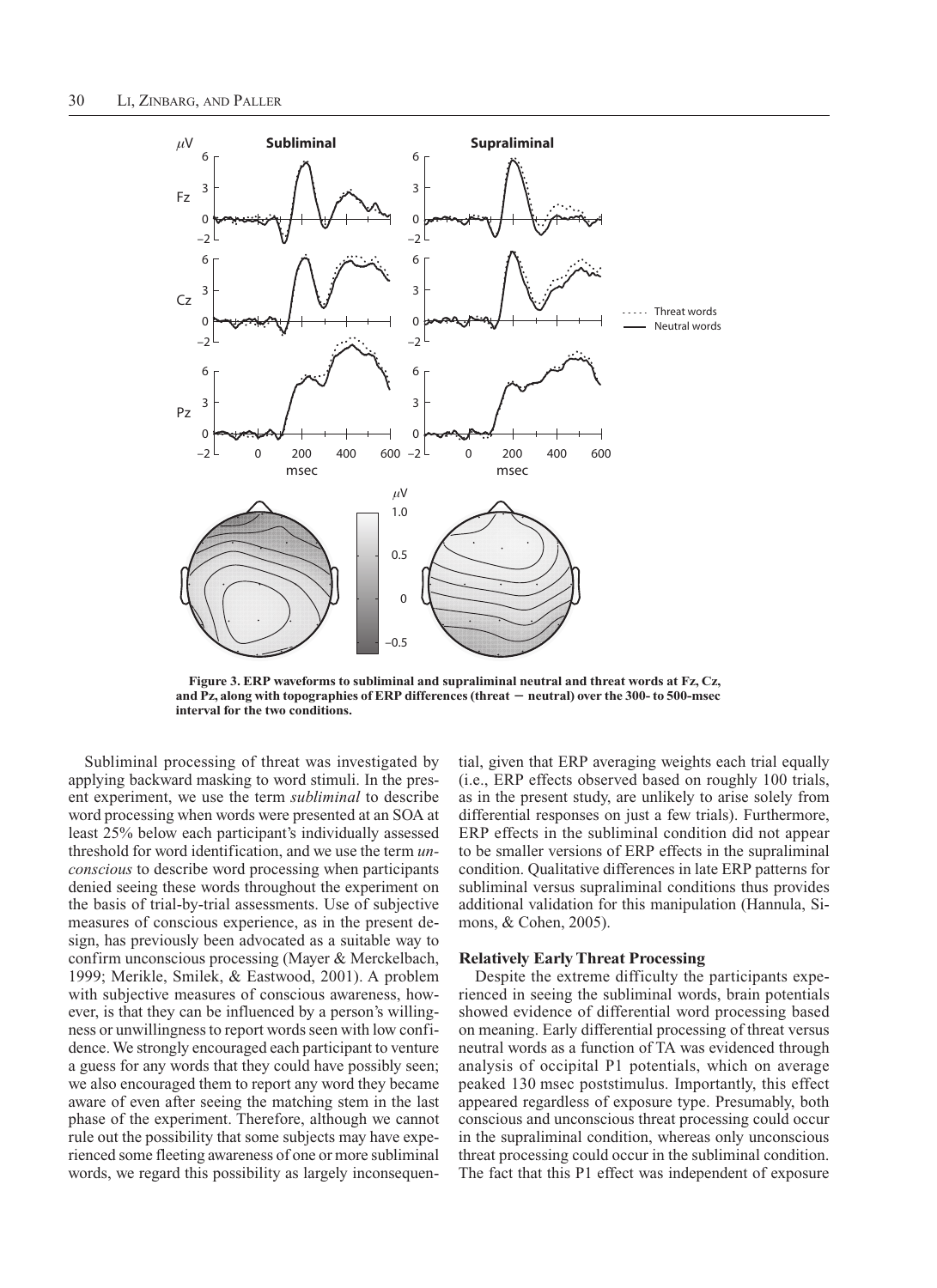type  $[F(1,28) = .02, p = .88]$  suggests that the processing reflected by early P1 differences does not rely on conscious perception of stimuli and can thus occur unconsciously.<sup>3</sup> Our findings therefore lend additional support to the notion that early differences in electrophysiological responses to threat versus neutral information reflect automatic preferential threat processing (see, e.g., Holmes et al., 2003; Pizzagalli et al., 2002; Pizzagalli et al., 1999; Smith et al., 2003) and also show that such effects are modulated by TA.

The systematic influence of TA status on early unconscious processing of threat supports the conjecture that early threat processing is enhanced among anxious individuals (Mathews & MacLeod, 1994; J. M. G. Williams et al., 1997). Those participants with high TA in our experiment tended to show larger P1 amplitudes for threat than for neutral words. Moreover, the influence of TA on P1 effects may account for the apparent conflict in the literature concerning differential P1 responses to emotional stimuli. Emotion effects on P1 tend to vary widely across studies. Liked faces, for example, elicited a greater P1 than disliked faces (Pizzagalli et al., 1999), whereas in another study disliked faces elicited a greater P1 than liked faces (Pizzagalli et al., 2002). Often, there is no effect of threat on grand average P1 potentials (see, e.g., Eimer & Holmes, 2002; Schupp et al., 2003; Schupp et al., 2004). Rather, P1 effects appeared in opposite directions for high-TA and low-TA participants (Figure 2). Accordingly, we speculate that effects of emotional valence are not apparent when results from high- and low-TA participants cancel each other out, whereas a preponderance of relatively high- or low-TA participants may yield an effect in one direction or the other. Recent fMRI studies also showed crossover interactions between individual differences in risk for anxiety (based on personality or genotype) and stimulus valence (threat vs. neutral) on amygdala activation (Figure 3A of Etkin et al., 2004; Figure 1A of Heinz et al., 2005), echoing many behavioral studies exhibiting opposite preference of threat versus neutral information among high- and low-anxiety people (e.g., MacLeod & Rutherford, 1992; Mathews & Sebastian, 1993; Van den Hout et al., 1995). Hence, we suggest that individual differences in TA should be considered when threat processing is investigated in typical samples of healthy individuals.

Fast, unconscious perception of threat may take place via a subcortical (colliculo-pulvinar-amygdala) pathway proposed on the basis of research in animals (LeDoux, 1995) and humans (de Gelder, Morris, & Dolan, 2005; Liddell et al., 2005; Morris, de Gelder, Weiskrantz, & Dolan, 2001; Morris, Öhman, & Dolan, 1999), with the exception of Pessoa et al. (2002; also see Pessoa, 2005; Pessoa, Japee, & Ungerleider, 2005). Projections from the amygdala subsequently influence responses in fusiform gyrus and extrastriate cortex (Amaral, Price, Pitkanen, & Carmichael, 1992; LeDoux, 1995), including the region where P1 is thought to be generated (Gomez et al., 1994; Mangun et al., 1993; Pourtois et al., 2004). Amygdala projections can presumably facilitate visual perception regardless of conscious awareness of stimuli (Morris, Ohman, & Dolan, 1998, 1999; Vuilleumier et al., 2004). Interestingly, anxiety can amplify amygdala activation to threat even when stimuli are subliminal (see, e.g., Etkin et al., 2004; Rauch et al., 2000; Stein, Goldin, Sareen, Zorrilla, & Brown, 2002). Recent evidence suggests that enhanced amygdala response occurs to both positive and negative stimuli, provided that they are highly arousing (Anderson et al., 2003; Small et al., 2003; Winston, Gottfried, Kilner, & Dolan, 2005; also see Anderson, 2005, and Schimmack & Derryberry, 2005, for behavioral evidence). However, we suggest that the modulatory role of anxiety is particularly potent for threat processing, given that anxiety and threat both carry negative affect. Future research with both threat and positive stimuli may provide direct evidence concerning this question. On the whole, these subcortical pathways provide a putative anatomical basis for the P1 effects observed here—namely, facilitated automatic/unconscious threat processing in anxiety.

An important feature of the present study is that the threat stimuli were words. Two studies of fear-potentiated startle also showed that lexical threat information can elicit very fast (90–100 msec poststimulus) preferential processing, which varied as a function of anxiety (Aitken, Siddle, & Lipp, 1999; Waters, Lipp, & Cobham, 2000). However, nonverbal stimuli were used in most studies of early ERP differences elicited by threat. Differential responses to emotional versus neutral faces were found prior to N170, a component often taken to index the structural encoding of faces (Bentin, Allison, Puce, Perez, & McCarthy, 1996; Eimer, 2000). Indeed, faces can readily elicit emotion effects even via isolated features such as eyebrows or eye whites (Lundqvist, Esteves, & Öhman, 1999; Whalen et al., 2004). Therefore, coarse and partial processing of faces (or other pictures) may contribute to extremely fast emotional discrimination. It is intriguing that emotional discrimination based on words could also occur so quickly; further research is needed to understand the mechanism behind this apparently very swift lexicalsemantic processing.

#### **Relatively Late Threat Processing**

At a relatively late stage, threat led to increased ERP amplitudes, most prominently in the interval of 300– 500 msec. In keeping with the literature on P3 potentials, greater P3 amplitudes were associated with faster color discrimination responses, which suggests that P3 in the present study indexed processing of font color, at least in part. Furthermore, P3 to threat was augmented in both supraliminal and subliminal conditions, but with distinct topographic patterns and associations with TA: a frontal focus and no evidence of an association with TA in the supraliminal condition, and a parietal focus and positive correlation with TA in the subliminal condition.

P3 potentials peaked earlier in the subliminal condition than in the supraliminal condition, presumably because controlled resources were allocated primarily to color processing as opposed to both color and word processing. Nonetheless, ERPs at centroparietal locations were also modulated by subliminal threat, especially among the high-TA participants. We speculate that this influence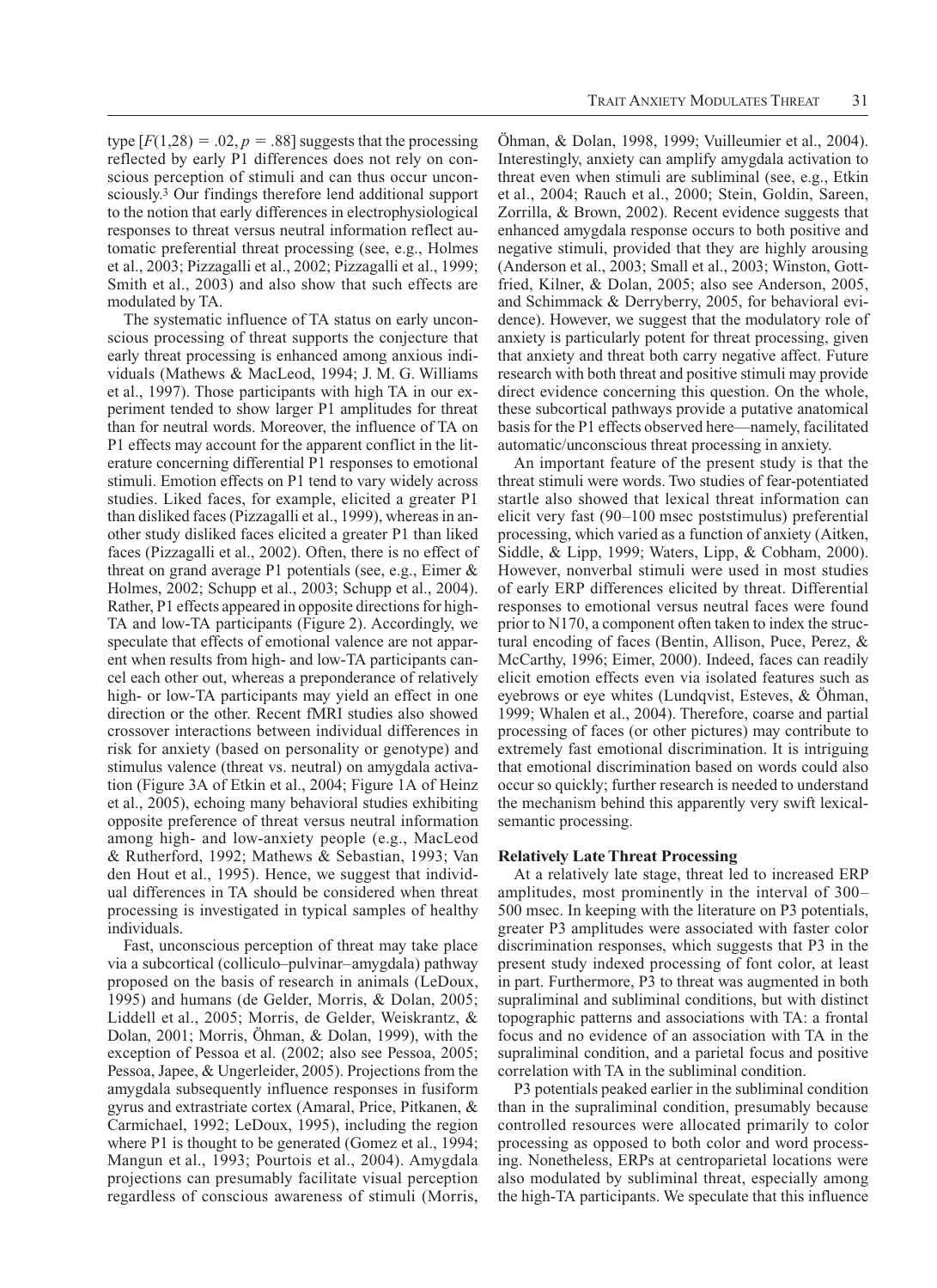of word meaning on late processing may constitute an automatic outcome of subliminal threat input, which, in contrast, was largely shut down in the supraliminal condition due to strategic efforts to maintain attention on colornaming processing.

Given that the amygdala can swiftly modulate neocortical processing (Hariri, Mattay, Tessitore, Fera, & Weinberger, 2003; LeDoux, 1995, 1996), we speculate that subliminal threat processing, as indexed here in part by parietal P3 amplitude differences, may have been influenced by amygdala input to cortex. However, one cannot discriminate whether threat influenced parietal P3 potentials directly or other ERPs in the 300–500-msec interval. In two prior studies in which behavioral responses were not required, effects of subliminal threat were not observed in late parietal ERPs (Liddell et al., 2004; L. M. Williams et al., 2004). Speeded behavioral responses such as those required in the present study may thus perpetuate the effect of threat on parietal ERPs, but such speculations merit additional experimentation with subliminal threat stimuli.

In the supraliminal condition, threat-minus-neutral ERP differences exhibited a unique frontal topography. This frontal effect may reflect dynamic interactions between automatic processing of threat words and a strategic suppression of distraction so as to maintain task-relevant processing. An outcome of this strategic influence may be that attentional resources are effectively maintained on color information. In other words, frontally mediated strategic suppression of distraction may have virtually eliminated automatic threat processing that would otherwise have been apparent in late parietal ERPs. A small threat > neutral difference at around 500 msec in parietal ERPs is consistent with the notion of reduced and delayed emotion processing as the result of suppression. Larger and earlier ERP effects of this sort can occur in the absence of topdown inhibition, as in the subliminal condition and when emotion processing is task relevant (see, e.g., Cuthbert et al., 2000; Eimer & Holmes, 2002; Holmes et al., 2003; Schupp et al., 2003; Schupp et al., 2004).

Another possible explanation for the frontal effect in the supraliminal condition must also be considered. Conscious word comprehension is typically thought to engage N400-like potentials that could be larger for neutral words than for threat words, given that neutral words received less conceptual priming than did threat words (Kutas & Federmeier, 2000; Voss & Paller, 2006). This possibility is also consistent with the reduced late frontal positivity in the supraliminal versus the subliminal condition. It is also reasonable to suppose that the supraliminal condition included more processing of word meaning as well as more strategic suppression of emotion processing than did the subliminal condition.

Additional insights concerning dynamic interactions between emotion and cognitive analysis can be drawn from fMRI studies in which the supraliminal emotional Stroop task was used. Compton et al. (2003) demonstrated greater activation of dorsolateral prefrontal cortex (DLPFC) to threat words than to neutral words. The fact that this region showed response enhancement to both incongruent color words (classical Stroop) and threat words (emotional Stroop) led the authors to argue that DLPFC executed enhanced selective attention in the presence of emotionally salient distractors, resulting in the absence of greater RT delay for threat than for neutral words (similar to what we observed in the supraliminal condition in our study). Consonant findings were obtained using a variant of the emotional Stroop task, in that anterior cingulate cortex was more active to threat words than to neutral words whereas RTs in threat and in neutral trials did not differ (Whalen et al., 1998). Additional evidence from studies in which supraliminal threat and neutral faces were used as distractors also showed that rostral cingulate cortex was more activated by threat than by neutral stimuli (Bishop, Duncan, Brett, & Lawrence, 2004; Vuilleumier, Armony, Driver, & Dolan, 2001). On the whole, these data suggest that frontal activation was increased on threat trials, which allowed for enhanced cognitive control over distraction and facilitated task-relevant processing.

# **Behavioral Responses in the Emotional Stroop Task**

Color discrimination RTs established that word processing per se competed for resources with color processing, resulting in longer RTs to words than to symbols whether the words were supraliminal or subliminal. Word valence and exposure condition affected color naming interactively: Responses tended to be faster to threat than to neutral words in the subliminal condition, whereas they tended to be slower to threat than to neutral words in the supraliminal condition, although both these trends were nonsignificant. The significant interaction nonetheless provided further support for the qualitative difference between subliminal and supraliminal conditions. As in many prior emotional Stroop studies with healthy individuals, RT interference bias to threat was not present (e.g., Compton et al., 2003; Martin, Williams, & Clark, 1991; Whalen et al., 1998), nor was it associated with TA (e.g., Etkin et al., 2004; Martin et al., 1991). These negative findings might be due to conflicting processes (e.g., strategic control, automatic threat processing) that cancel each other out by the time the behavioral response occurs (Compton et al., 2003; Mogg & Bradley, 1998; J. M. G. Williams et al., 1996). Therefore, the present results suggest that ERPs might be superior to RT measures for parsing multiple processes and capturing the valence effect and its association with TA.

#### **Conclusions**

In sum, P1 potentials demonstrated preferential analysis of threat that occurred at an early perceptual stage, did not require word awareness, and were more prominent the higher the level of TA. Late threat processing also took place in both exposure conditions, even though threat information was irrelevant to the assigned task. Importantly, different mechanisms were implicated in this late threat processing depending on whether words were processed consciously or unconsciously. These findings further corroborate the qualitative distinction between supraliminal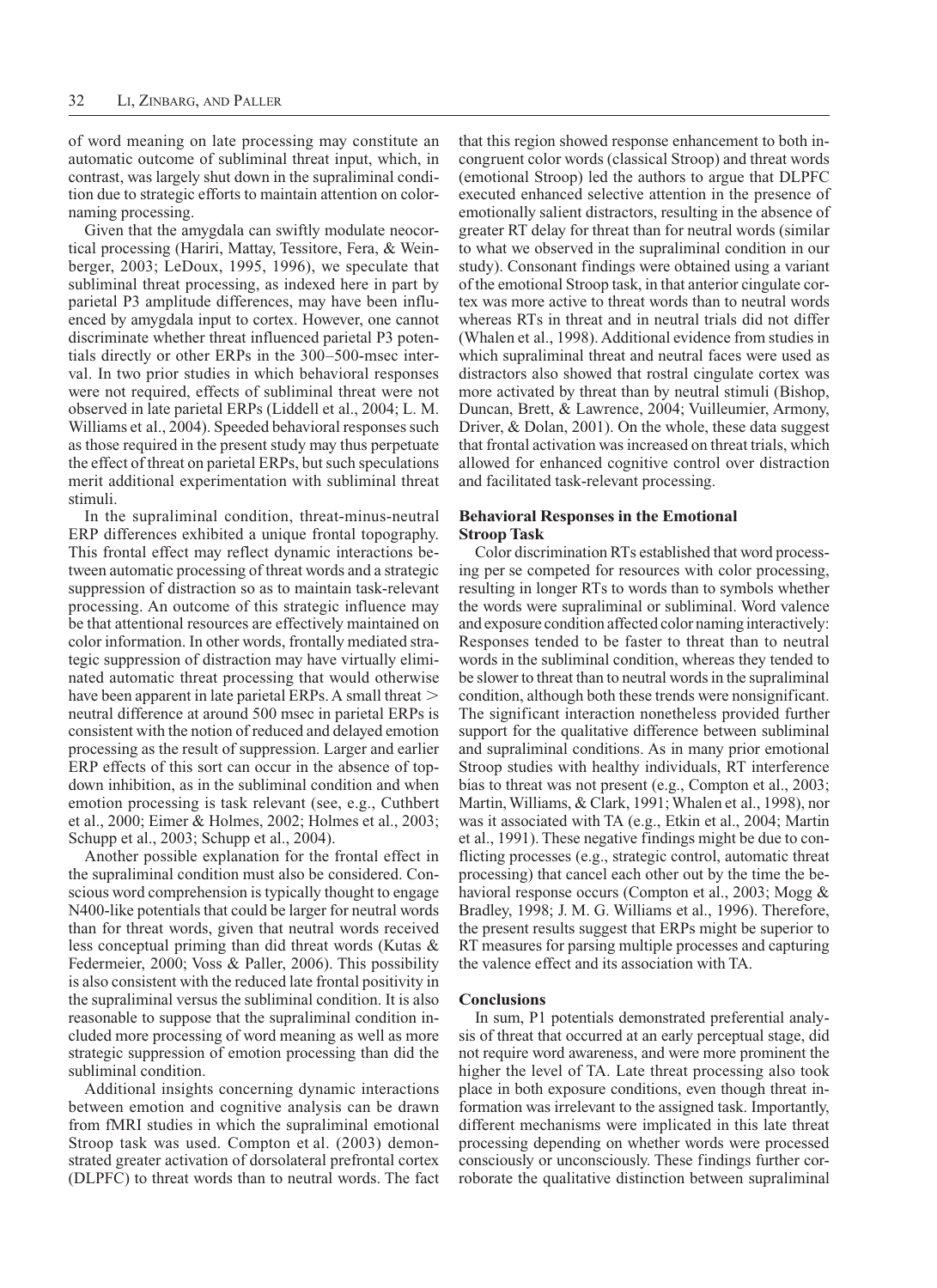and subliminal conditions in our experiment. A prolonged frontal threat > neutral ERP effect in the supraliminal condition may have signaled that strategic control was engaged to override analysis of word meaning, especially for threat words. Late potentials apparently indexed task-related processing of font color generally, given that larger amplitudes were associated with shorter RTs. Processing supraliminal word meaning presumably pulled resources away from processing font color, resulting in smaller late potential amplitudes for supraliminal than for subliminal words. For subliminal words, a late centroparietal threat  $>$  neutral ERP effect, which varied as a function of anxiety, hints that preferential processing of unconscious threat continues at a later stage due to a default threat bias and lack of volitional top-down inhibition. These findings implicate different types of threat analysis at different perceptual stages and also shed light on emotional biases that might be relevant in the development and maintenance of anxiety.

#### **AUTHOR NOTE**

This research was supported by National Institutes of Health Grant NS 34639 and National Science Foundation Grant BCS-0518800. We thank Karuna Subramaniam for assistance with data collection and Stephan Boehm, Sue Mineka, Bill Revelle, Peter Rosenfeld, and Marty Woldorff for advice and comments. Correspondence concerning this article should be addressed to W. Li, Northwestern University Institute for Neuroscience, 320 E. Superior St., Searle 11-453, Chicago, IL 60611 (e-mail: wenli@northwestern.edu).

#### **REFERENCES**

- AITKEN, C. J., SIDDLE, D. T., & LIPP, O. (1999). The effects of threat and nonthreat word lead stimuli on blink modification. Psychophysiology, 36, 699-705.
- AMARAL, D. G., PRICE, J. L., PITKANEN, A., & CARMICHAEL, S. T. (1992). Anatomical organization of the primate amygdaloid complex. In J. P. Aggleton (Ed.), The amygdala: Neurobiological aspects of emotion, memory and mental dysfunction (pp. 1-66). New York: Wiley-Liss.
- ANDERSON, A. K. (2005). Affective influences on the attentional dynamics supporting awareness. Journal of Experimental Psychology: General, 134, 258-281.
- ANDERSON, A. K., CHRISTOFF, K., STAPPEN, I., PANITZ, D., GHAHRE-MANI, D. G., GLOVER, G., ET AL. (2003). Dissociated neural representations of intensity and valence in human olfaction. Nature Neuroscience, 6, 196-202.
- BECK, D. C. (1975). Electrophysiology and behavior. Annual Review of Psychology, 26, 233-262.
- BENTIN, S., ALLISON, T., PUCE, A., PEREZ, A., & MCCARTHY, G. (1996). Electrophysiological studies of face perception in humans. Journal of Cognitive Neuroscience, 8, 551-565
- BISHOP, S., DUNCAN, J., BRETT, M., & LAWRENCE, A. D. (2004). Prefrontal cortical function and anxiety: Controlling attention to threatrelated stimuli. Nature Neuroscience, 7, 184-188.
- BRADLEY, B. [P.], & MATHEWS, A. (1983). Negative self-schemata in clinical depression. British Journal of Clinical Psychology, 22, 173-181.
- BRADLEY, B. P., MOGG, K., MILLAR, N., & WHITE, J. (1995). Selective processing of negative information: Effects of clinical anxiety, concurrent depression, and awareness. Journal of Abnormal Psychology, 104, 532-536.
- CARVER, C. S., & WHITE, T. L. (1994). Behavioral inhibition, behavioral activation, and affective responses to impending reward and punishment: The BIS/BAS scales. Journal of Personality & Social Psychology, 67, 319-333.
- CLARK, D. M. (1988). A cognitive model of panic attacks. In S. Rachman & J. D. Maser (Eds.), Panic: Psychological perspectives (pp. 71-89). Hillsdale, NJ: Erlbaum.
- COMPTON, R. J., BANICH, M. T., MOHANTY, A., MILHAM, M. P., HERRINGTON, J., MILLER, G. A., ET AL. (2003). Paying attention to emotion: An fMRI investigation of cognitive and emotional Stroop tasks. Cognitive, Affective, & Behavioral Neuroscience, 3, 81-96.
- CUTHBERT, B. N., SCHUPP, H. T., BRADLEY, M. M., BIRBAUMER, N., & LANG, P. J. (2000). Brain potentials in affective picture processing: Covariation with autonomic arousal and affective report. Biological Psychology, 52, 95-111.
- DAMASIO, A. R. (1994). Descartes' error: Emotion, reason and the human brain. New York: Putnam.
- DAVIDSON, R. J. (1998). Affective style and affective disorders: Perspectives from affective neuroscience. Cognition & Emotion, 12, 307-320.
- DAVIS, M., & WHALEN, P. J. (2001). The amygdala: Vigilance and emotion. Molecular Psychiatry, 6, 13-34.
- DE GELDER, B., MORRIS, J. S., & DOLAN, R. J. (2005). Unconscious fear influences emotional awareness of faces and voices. Proceedings of the National Academy of Sciences, 102, 18682-18687.
- DIETRICH, D. E., EMRICH, H. M., WALLER, C., WIERINGA, B. M., JOHANNES, S., & MUNTE, T. F. (2000). Emotion/cognition-coupling in word recognition memory of depressive patients: An event-related potential study. Psychiatry Research, 96, 15-29.
- DOLAN, R. [J.] (2002). Emotion, cognition, and behavior. Science, 298, 1191-1194.
- DOLAN, R. J., & VUILLEUMIER, P. (2003). Amygdala automaticity in emotional processing. Annals of the New York Academy of Sciences, 985, 348-355.
- DONCHIN, E., & COLES, M. G. (1988). Is the P300 component a manifestation of context updating? Behavioral & Brain Sciences, 11, 357-427.
- EIMER, M. (2000). Event-related brain potentials distinguish processing stages involved in face perception and recognition. Clinical Neurophysiology, 111, 694-705.
- EIMER, M., & HOLMES, A. (2002). An ERP study on the time course of emotional face processing. NeuroReport, 13, 427-431.
- ETKIN, A., KLEMENHAGEN, K. C., DUDMAN, J. H., ROGAN, M. T., HEN, R., KANDEL, E. R., & HIRSCH, J. (2004). Individual differences in trait anxiety predict the response of the basolateral amygdala to unconsciously processed fearful faces. Neuron, 44, 1043-1055.
- Fox, E. (2002). Processing emotional facial expressions: The role of anxiety and awareness. Cognitive, Affective, & Behavioral Neuroscience, 2, 52-63.
- GOMEZ, G. C. M., CLARK, V. P., FAN, S., LUCK, S. J., & HILLYARD, S. A. (1994). Sources of attention-sensitive visual event-related potentials. Brain Topography, 7, 41-51.
- HALGREN, E., & MARINKOVIC, K. (1995). Neurophysiological networks integrating human emotions. In M. Gazzaniga (Ed.), The cognitive neurosciences (pp. 1137-1151). Cambridge, MA: MIT Press.
- HALGREN, E., RAIJ, T., MARINKOVIC, K., JOUSMAKI, V., & HARI, R. (2000). Cognitive response profile of the human fusiform face area as determined by MEG. Cerebral Cortex, 10, 69-81.
- HANNULA, D. E., SIMONS, D. J., & COHEN, N. J. (2005). Imaging implicit perception: Promise and pitfalls. Nature Reviews Neuroscience,  $6, 247 - 255.$
- HARIRI, A. R., MATTAY, V. S., TESSITORE, A., FERA, F., & WEINBERGER, D. R. (2003). Neocortical modulation of the amygdala response to fearful stimuli. Biological Psychiatry, 53, 494-501.
- HEINZ, A., BRAUS, D. F., SMOLKA, M. N., WRASE, J., PULS, I., HERMANN, D., ET AL. (2005). Amygdala-prefrontal coupling depends on a genetic variation of the serotonin transporter. Nature Neuroscience, 8, 20-21.
- HILLYARD, S. A., SQUIRES, K. C., BAUER, J. W., & LINDSAY, P. H. (1971). Evoked potential correlates of auditory signal detection. Science, 172, 1357-1360.
- HOLMES, A., VUILLEUMIER, P., & EIMER, M. (2003). The processing of emotional facial expression is gated by spatial attention: Evidence from event-related brain potentials. Cognitive Brain Research, 16, 174-184.
- Іто, Т. А., LARSEN, J. T., SMITH, N. K., & CACIOPPO, J. T. (1998). Negative information weighs more heavily on the brain: The negativity bias in evaluative categorizations. Journal of Personality & Social Psychology, 75, 887-900.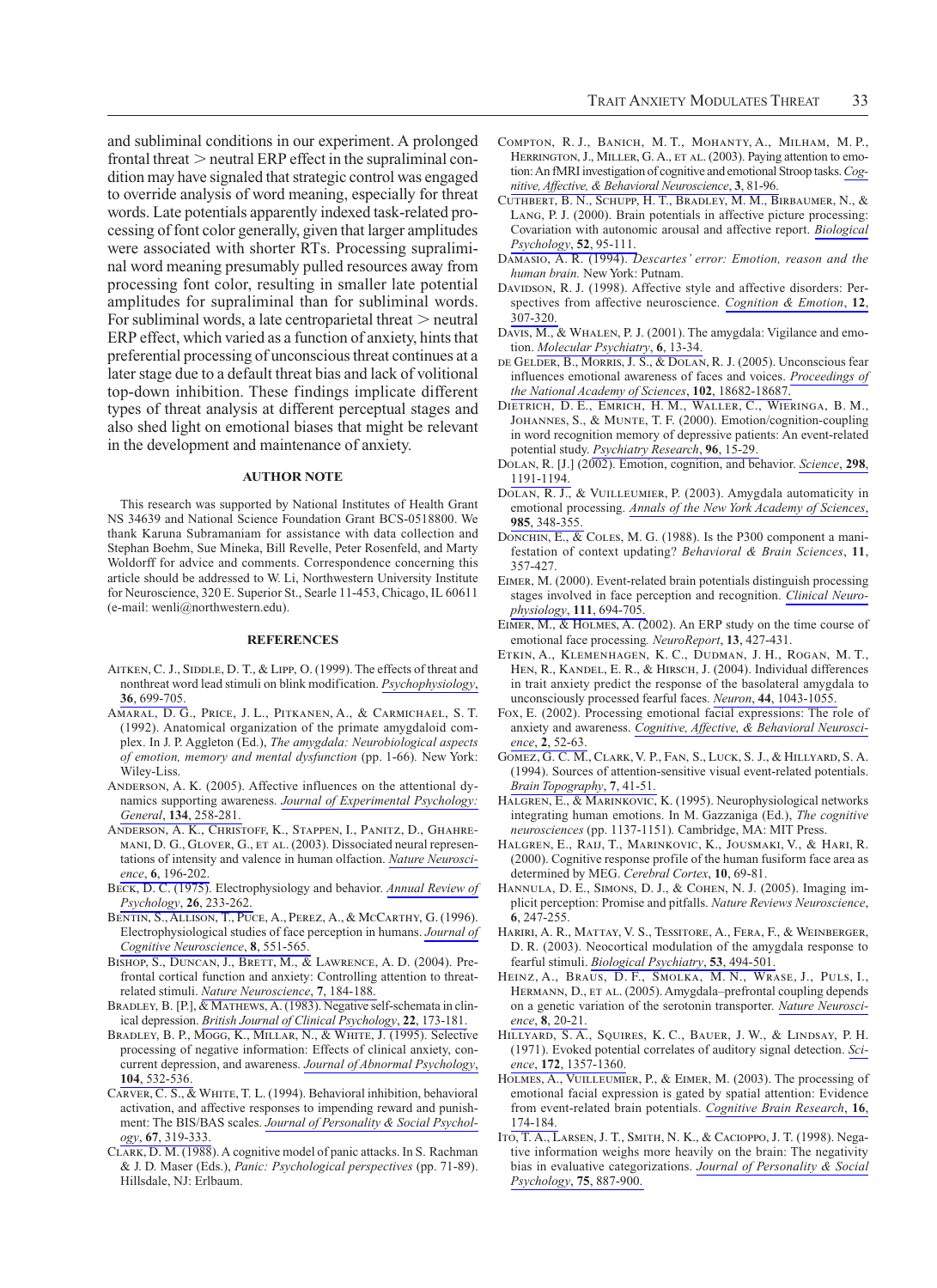- JASPER, H. H. (1958). The ten-twenty electrode system of the International Federation. Electroencephalography of Clinical Neurophysiology, 10, 371-375.
- JOHANSSON, S., & HOFLAND, K. (1989). Frequency analysis of English vocabulary and grammar: Based on the LOB corpus. Oxford: Oxford University Press.
- JOHNSTON, V. S., MILLER, D. R., & BURLESON, M. H. (1986). Multiple P3s to emotional stimuli and their theoretical significance. Psychophysiology, 23, 684-694.
- KUTAS, M., & FEDERMEIER, K. D. (2000). Electrophysiology reveals semantic memory use in language comprehension. Trends in Cogni*tive Sciences*, 4, 463-470.
- LABAR, K. S., RABINOVICI, G. D., RANGANATH, C., GITELMAN, D. R., PARRISH, T. B., PALLER, K. A., & MESULAM, M.-M. (1999). Spatiotemporal dynamics of a neural network for emotional picture encoding revealed by parallel evoked potential and fMRI measurements. Society for Neuroscience Abstracts, 25, 2146.
- LANG, P. J., BRADLEY, M. M., & CUTHBERT, B. N. (1997). Motivated attention: Affect, activation, and action. In P. J. Lang, R. F. Simons, & M. T. Balaban (Eds.), Attention and orienting: Sensory and motivational processes (pp. 97-135). Mahwah, NJ: Erlbaum.
- LANG, P. J., DAVIS, M., & ÖHMAN, A. (2000). Fear and anxiety: Animal models and human cognitive psychophysiology. Journal of Affective Disorders, 61, 137-159.
- LEDOUX, J. E. (1995). Emotion: Clues from the brain. Annual Review of Psychology, 46, 209-235.
- LEDOUX, J. E. (1996). The emotional brain: The mysterious underpinnings of emotional life. New York: Simon & Schuster.
- LI, W., PALLER, K. A., & ZINBARG, R. E. (in press). Unconcious priming of threat words varies with trait anxiety. Cognition & Emotion.
- LI, W., ZINBARG, R. E., BOEHM, S. G., & PALLER, K. A. (in press). Neural and behavioral evidence for affective priming from unconsciously perceived emotional facial expressions and the influence of trait anxiety. Journal of Cognitive Neuroscience.
- LIDDELL, B. J., BROWN, K. J., KEMP, A. H., BARTON, M. J., DAS, P., PEDUTO, A., ET AL. (2005). A direct brainstem-amygdala-cortical "alarm" system for subliminal signals of fear. NeuroImage, 24, 235-243.
- LIDDELL, B. J., WILLIAMS, L. M., RATHJEN, J., SHEVRIN, H., & GORDON, E. (2004). A temporal dissociation of subliminal versus supraliminal fear perception: An event-related potential study. Journal of Cognitive Neuroscience, 16, 479-486.
- LUNDQVIST, D., ESTEVES, F., & OHMAN, A. (1999). The face of wrath: Critical features for conveying facial threat. Cognition & Emotion,  $13,691-711.$
- MACLEOD, C., & RUTHERFORD, E. M. (1992). Anxiety and the selective processing of emotional information: Mediating roles of awareness, trait and state variables, and personal relevance of stimulus materials. Behaviour Research & Therapy, 30, 479-491.
- MANGUN, G. R., HILLYARD, S. A., & LUCK, S. L. (1993). Electrocortical substrates of visual selective attention. In D. E. Meyer & S. Kornblum (Eds.), Attention and performance XIV: Synergies in experimental psychology, artificial intelligence, and cognitive neuroscience (pp. 219-243). Cambridge, MA: MIT Press.
- MARTIN, M., WILLIAMS, R. M., & CLARK, D. M. (1991). Does anxiety lead to selective processing of threat-related information? Behavior Research & Therapy, 29, 147-160.
- MATHEWS, A. [M.], & MACLEOD, C. (1985). Selective processing of threat cues in anxiety states. Behaviour Research & Therapy, 23, 563-569
- MATHEWS, A. [M.], & MACLEOD, C. (1986). Discrimination of threat cues without awareness in anxiety states. Journal of Abnormal Psychology, 95, 131-138.
- MATHEWS, A. [M.], & MACLEOD, C. (1994). Cognitive approaches to emotion and emotional disorders. Annual Review of Psychology, 45, 25-50.
- MATHEWS, A. [M.], MOGG, K., MAY, J., & EYSENCK, M. (1989). Implicit and explicit memory bias in anxiety. Journal of Abnormal Psychology, 98, 236-240.
- MATHEWS, A. M., & SEBASTIAN, S. (1993). Suppression of emotional Stroop effect by fear arousal. Cognition & Emotion, 7, 517-530.
- MAYER, B., & MERCKELBACH, H. (1999). Unconscious processes, sub-

liminal stimulation, and anxiety. Clinical Psychology Review, 19, 571-590.

- MCCARTHY, G., & WOOD, C. C. (1985). Scalp distributions of eventrelated potentials: An ambiguity associated with analysis of variance models. Electroencephalography & Clinical Neurophysiology, 62, 203-208
- MERIKLE, P. M., SMILEK, D., & EASTWOOD, J. D. (2001). Perception without awareness: Perspectives from cognitive psychology. Cognition, 79, 115-134.
- MoGG, K., & BRADLEY, B. P. (1998). A cognitive-motivational analysis of anxiety. Behaviour Research & Therapy, 36, 809-848.
- MORRIS, J. S., DE GELDER, B., WEISKRANTZ, L., & DOLAN, R. J. (2001). Differential extrageniculostriate and amygdala responses to presentation of emotional faces in a cortically blind field. Brain, 124, 1241-1252
- MORRIS, J. S., ÖHMAN, A., & DOLAN, R. J. (1998). Conscious and unconscious emotional learning in the human amygdala. Nature, 393, 467-470.
- MORRIS, J. S., ÖHMAN, A., & DOLAN, R. J. (1999). A subcortical pathway to the right amygdala mediating "unseen" fear. *Proceedings of the* National Academy of Sciences, 96, 1680-1685.
- NAUMANN, E., BARTUSSEK, D., DIEDRICH, O., & LAUFER, M. E. (1992). Assessing cognitive and affective information processing functions of the brain by means of the late positive complex of the event-related potential. Journal of Psychophysiology, 6, 285-298.
- NAUMANN, E., MAIER, S., DIEDRICH, O., BECKER, G., & BARTUSSEK, D. (1997). Structural, semantic, and emotion-focused processing of neutral and negative nouns: Event-related potential correlates. Journal of Psychophysiology, 11, 158-172.
- ÖHMAN, A. (1979). The orienting response, attention, and learning: An information processing perspective. In H. D. Kimmel, E. H. van Olst, & J. R. Orlebeke (Eds.), The orienting reflex in humans (pp. 443-472). Hillsdale, NJ: Erlbaum.
- ÖHMAN, A. (1993). Fear and anxiety as emotional phenomena: Clinical phenomenology, evolutionary perspectives, and informationprocessing mechanisms. In M. Lewis & J. M. Haviland (Eds.), *Hand*book of emotions (pp. 511-536). New York: Guilford.
- OHMAN, A., & MINEKA, S. (2001). Fears, phobias, and preparedness: Toward an evolved module of fear and fear learning. Psychological Review, 108, 483-522
- ÖHMAN, A., & SOARES, J. J. F. (1994). "Unconscious anxiety": Phobic responses to masked stimuli. Journal of Abnormal Psychology, 103, 231-240
- PALOMBA, D., ANGRILLI, A., & MINI, A. (1997). Visual evoked potentials, heart rate responses and memory to emotional pictorial stimuli. International Journal of Psychophysiology, 27, 55-67.
- PESSOA, L. (2005). To what extent are emotional visual stimuli processed without attention and awareness? Current Opinion in Neurobiology, 15, 188-196.
- PESSOA, L., JAPEE, S., & UNGERLEIDER, L. G. (2005). Visual awareness and the detection of fearful faces. *Emotion*, 5, 243-247.
- PESSOA, L., MCKENNA, M., GUTIERREZ, E., & UNGERLEIDER, L. G. (2002). Neural processing of emotional faces requires attention. Proceedings of the National Academy of Sciences, 99, 11458-11463.
- PHELPS, E. A. (2006). Emotion and cognition: Insights from studies of the human amygdala. Annual Review of Psychology, 57, 27-53.
- PIZZAGALLI, D. A., LEHMANN, D., HENDRICK, A. M., REGARD, M., PASCUAL-MARQUI, R. D., & DAVIDSON, R. J. (2002). Affective judgments of faces modulate early activity (approximately 160 ms) within the fusiform gyri. NeuroImage, 16, 663-677.
- PIZZAGALLI, D. [A.], REGARD, M., & LEHMANN, D. (1999). Rapid emotional face processing in the human right and left brain hemispheres: An ERP study. NeuroReport, 10, 2691-2698.
- POURTOIS, G., GRANDJEAN, D., SANDER, D., & VUILLEUMIER, P. (2004). Electrophysiological correlates of rapid spatial orienting towards fearful faces. Cerebral Cortex, 14, 619-633.
- RAUCH, S. L., WHALEN, P. J., SHIN, L. M., MCINERNEY, S. C., MACK-LIN, M. L., LASKO, N. B., ET AL. (2000). Exaggerated amygdala response to masked facial stimuli in posttraumatic stress disorder: A functional MRI study. *Biological Psychiatry*, 47, 769-776.

RITTER, W., & RUCHKIN, D. S. (1992). A review of event-related poten-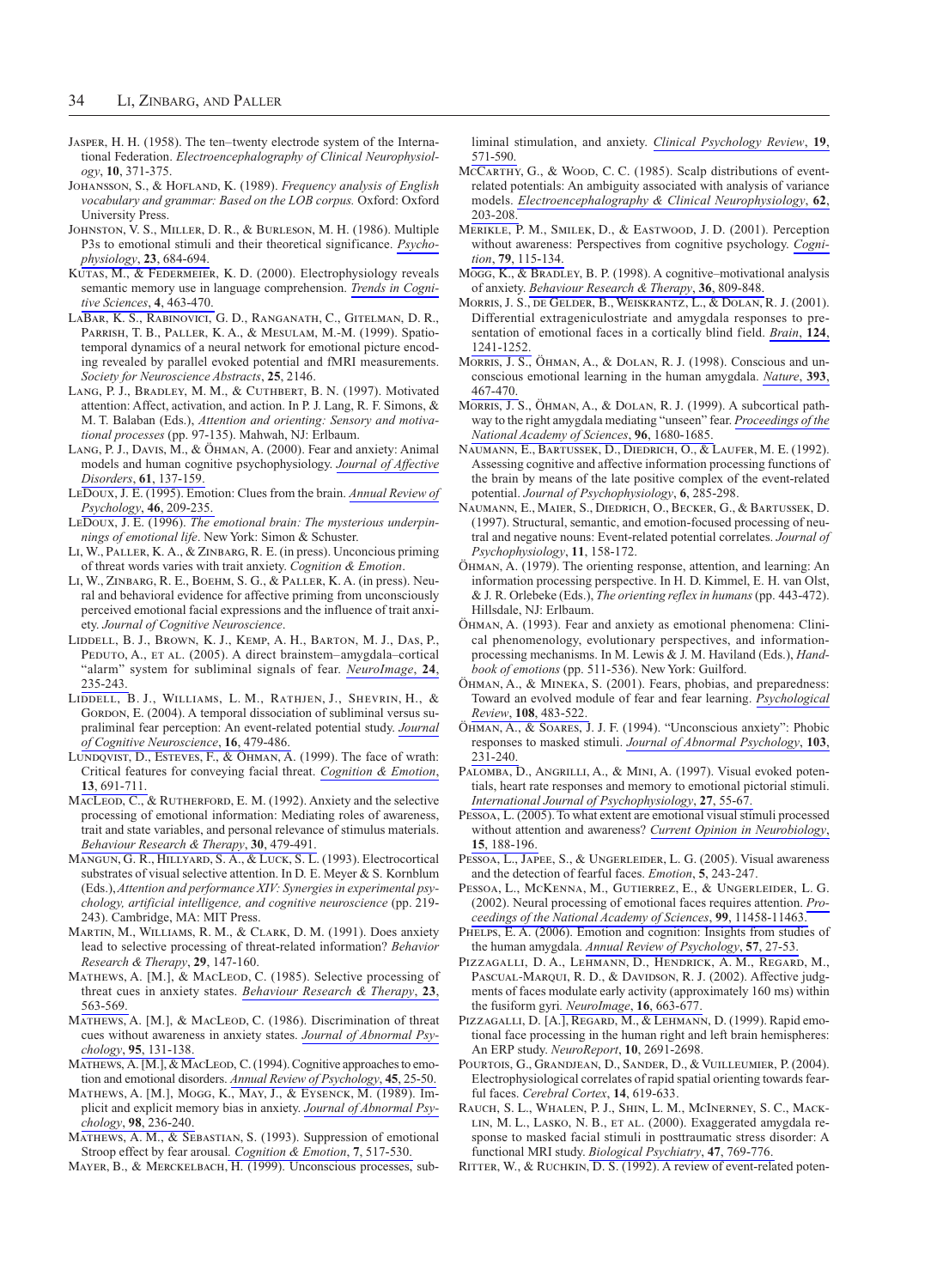tial components discovered in the context of studying P3. Annals of the New York Academy of Sciences, 658, 1-32.

- SCHIMMACK, U., & DERRYBERRY, D. (2005). Attentional interference effects of emotional pictures: Threat, negativity, or arousal? Emotion,  $5, 55-66.$
- SCHUPP, H. T., CUTHBERT, B. N., BRADLEY, M. M., CACIOPPO, J. T., ITO, T., & LANG, P. J. (2000). Affective picture processing: The late positive potential is modulated by motivational relevance. Psychophysiology, 37, 257-261.
- SCHUPP, H. T., JUNGHÖFER, M., WEIKE, A. I., & HAMM, A. O. (2003). Attention and emotion: An ERP analysis of facilitated emotional stimulus processing. NeuroReport, 14, 1107-1110.
- SCHUPP, H. T., OHMAN, A., JUNGHÖFER, M., WEIKE, A. I., STOCK-BURGER, J., & HAMM, A. O. (2004). The facilitated processing of threatening faces: An ERP analysis. *Emotion*, 4, 189-200.
- SMALL, D. M., GREGORY, M. D., MAK, Y. E., GITELMAN, D., MESULAM, M. M., & PARRISH, T. (2003). Dissociation of neural representation of intensity and affective valuation in human gustation. Neuron, 39, 701-711.
- SMITH, N. K., CACIOPPO, J. T., LARSEN, J. T., & CHARTRAND, T. L. (2003). May I have your attention, please: Electrocortical responses to positive and negative stimuli. Neuropsychologia, 41, 171-183.
- SPIELBERGER, C. D. (1983). Manual for the State-Trait Anxiety Inventory (STAI). Palo Alto, CA: Consulting Psychologists Press.
- STEIN, M. B., GOLDIN, P. R., SAREEN, J., ZORRILLA, L. T. E., & BROWN, G. G. (2002). Increased amygdala activation to angry and contemptuous faces in generalized social phobia. Archives of General Psychia $try, 59, 1027-1034.$
- TAYLOR, J. A. (1953). A personality scale of manifest anxiety. Journal of Abnormal & Social Psychology, 48, 285-290.
- VAN DEN HOUT, M., TENNEY, N., HUYGENS, K., MERCKELBACH, H., & KINDT, M. (1995). Responding to subliminal threat cues is related to trait anxiety and emotional vulnerability: A successful replication of Macleod and Hagan (1992). Behaviour Research & Therapy, 33, 451-454.
- Voss, J. L., & PALLER, K. A. (2006). Fluent conceptual processing and explicit memory for faces are electrophysiologically distinct. Journal of Neuroscience, 26, 926-933.
- VUILLEUMIER, P., ARMONY, J. L., DRIVER, J., & DOLAN, R. J. (2001). Effects of attention and emotion on face processing in the human brain: An event-related fMRI study. Neuron, 30, 829-841.
- VUILLEUMIER, P., ARMONY, J. L., DRIVER, J., & DOLAN, R. J. (2003). Distinct spatial frequency sensitivities for processing faces and emotional expressions. Nature Neuroscience, 6, 624-631.
- VUILLEUMIER, P., RICHARDSON, M. P., ARMONY, J. L., DRIVER, J., & DOLAN, R. J. (2004). Distant influences of amygdala lesion on visual cortical activation during emotional face processing. Nature Neuroscience, 7, 1271-1278.
- WATERS, A. M., LIPP, O. V., & COBHAM, V. E. (2000). Investigation of

threat-related attentional bias in anxious children using the startle eyeblink modification paradigm. Journal of Psychophysiology, 14, 142-150

- WEST, S. G., AIKEN, L. S., & KRULL, J. L. (1996). Experimental personality designs: Analyzing categorical by continuous variable interactions. Journal of Personality, 64, 1-48.
- WHALEN, P. J., BUSH, G., MCNALLY, R. J., WILHELM, S., MCINERNEY, S. C., JENIKE, M. A., & RAUCH, S. L. (1998). The emotional counting Stroop paradigm: A functional magnetic resonance imaging probe of the anterior cingulate affective division. Biological Psychiatry, 44, 1219-1228.
- WHALEN, P. J., KAGAN, J., COOK, R. G., DAVIS, F. C., KIM, H., POLIS, S., ET AL. (2004). Human amygdala responsivity to masked fearful eye whites. Science, 306, 2061.
- WHALEN, P. J., RAUCH, S. L., ETCOFF, N. L., MCINERNEY, S. C., LEE, M. B., & JENIKE, M. A. (1998). Masked presentations of emotional facial expressions modulate amygdala activity without explicit knowledge. Journal of Neuroscience, 18, 411-418.
- WILLIAMS, J. M. G., MATHEWS, A., & MACLEOD, C. (1996). The emotional Stroop task and psychopathology. Journal of Abnormal Psychology, 120, 3-24.
- WILLIAMS, J. M. G., WATTS, F. N., MACLEOD, C., & MATHEWS, A. (1997). Cognitive psychology and emotional disorders (2nd ed.). Chichester: Wiley.
- WILLIAMS, L. M., LIDDELL, B. J., RATHJEN, J., BROWN, K. J., GRAY, J., PHILLIPS, M., ET AL. (2004). Mapping the time course of nonconscious and conscious perception of fear: An integration of central and peripheral measures. Human Brain Mapping, 21, 64-74.
- WINSTON, J. S., GOTTFRIED, J. A., KILNER, J. M., & DOLAN, R. J. (2005). Integrated neural representations of odor intensity and affective valence in human amygdala. Journal of Neuroscience, 25, 8903-8907.
- ZINBARG, R. E., & MOHLMAN, J. (1998). Individual differences in the acquisition of affectively valenced associations. Journal of Personality & Social Psychology, 74, 1024-1040.

#### **NOTES**

1. We also conducted repeated measures ANOVAs wherein each participant was assigned to a high- or a low-TA group on the basis of his or her BIS score. We obtained results that were entirely consistent with the regression analysis results.

2. Similar P1 results were obtained at O1 and O2 ( $r = .40$ ,  $p < .05$ , and  $r = .32$ ,  $p = .08$ , respectively).

3. Recently, we extended these findings by showing that P1 was enhanced for subliminal fearful faces versus subliminal happy faces and that the augmentation of P1 was influenced by TA (Li, Zinbarg, Boehm, & Paller, in press), although no supraliminal stimulus presentation condition was included.